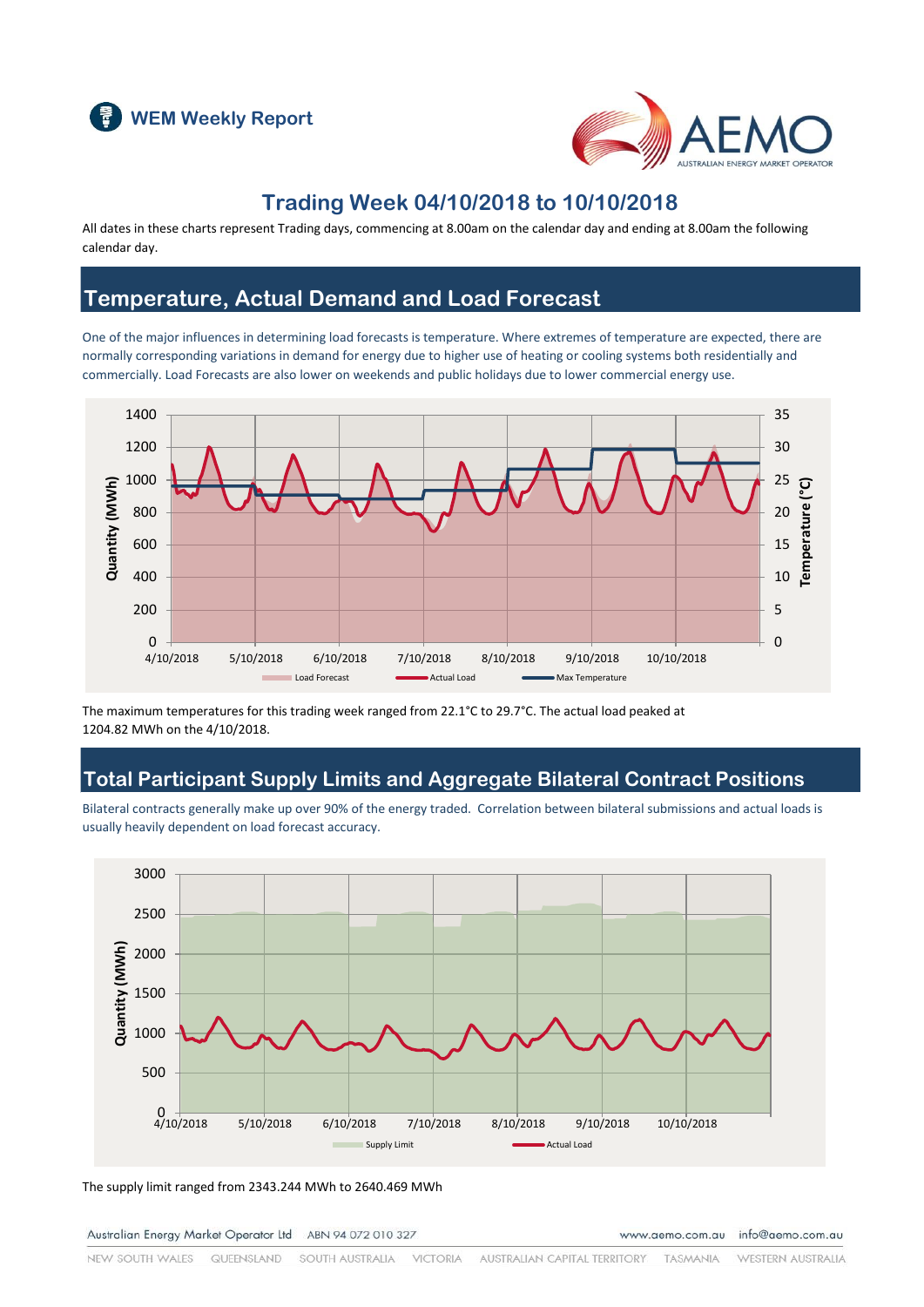# **Net Balancing Market Trades**

Bilateral contracts and STEM trading are generally based on the forecast energy requirements of Participants. When the forecast requirements are higher or lower than the actual requirements for a day, this Market energy must be bought and sold in the balancing mechanism. This graph shows the estimated net balancing trades.



The majority of the balancing activity this week occurred within Balancing Demand. The maximum balancing demand for the week reached 275.0385 MWh on the 6/10/2018. The maximum balancing supply for the week reached 4.649 MWh on the 10/10/2012.

### **Total Traded Energy**

This chart represents a comparison between the total net energy that is traded in Bilateral Contracts, the STEM and the balancing mechanism. Balancing Supply represents cases in which the total contract position is greater than the demand and customers must supply energy back to balancing. Balancing Demand represents cases in which the total contract position is less than the demand and customers must purchase energy from balancing.



Total balancing supply equalled 0 MWh whereas total balancing demand equalled 39494.657 MWh. The Total STEM Traded quantity was 9964.104 MWh, with the STEM Clearing Quantity ranging between 0.223 MWh and 85.26 MWh.